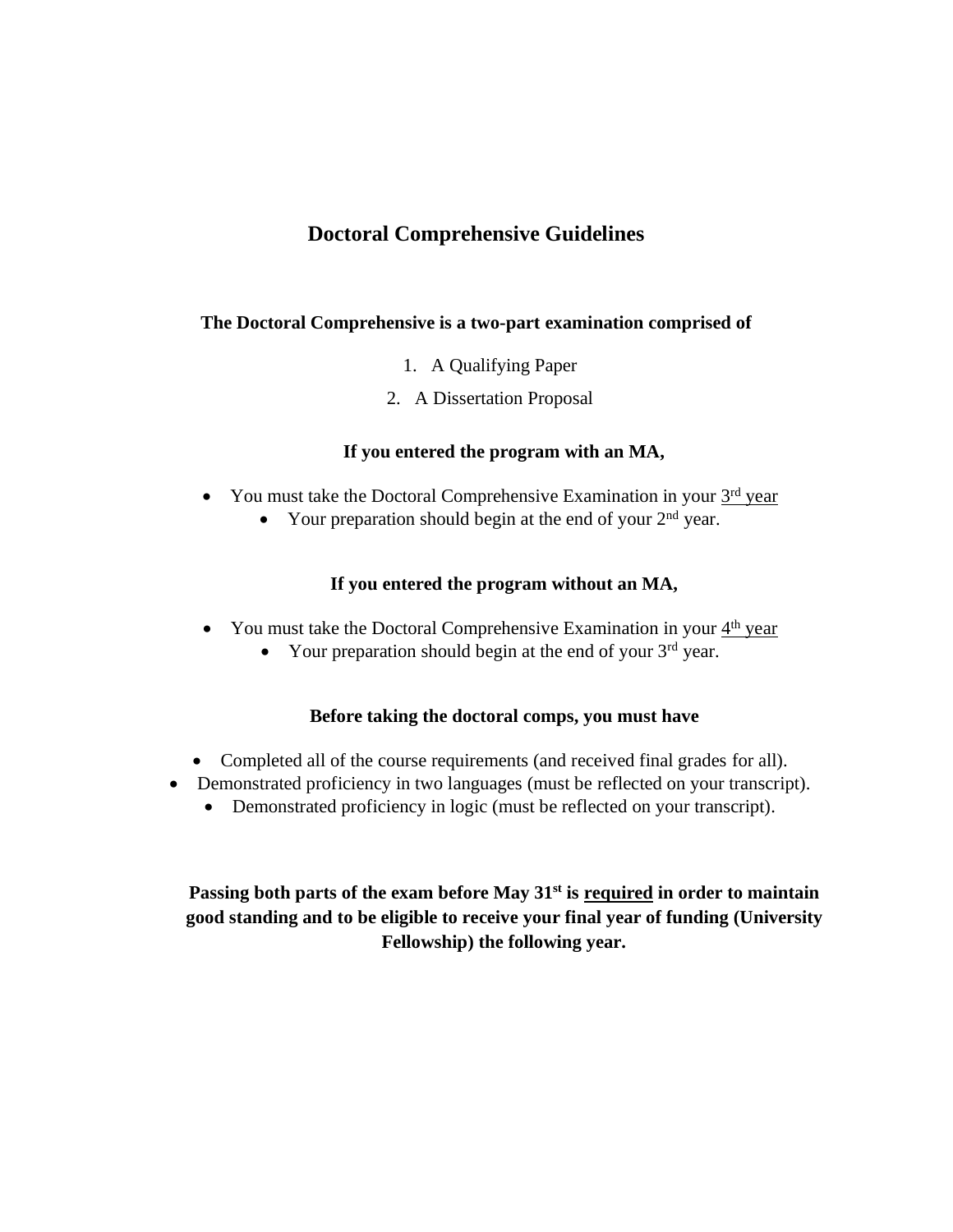## **Part I: Qualifying Paper**

The qualifying paper is a paper of publishable quality on a systematic question or on an author(s). It should correspond to what will become an *Area of Competence* for you. It may be a course paper that has been improved with the feedback of the instructor.

#### **Finding a Qualifying Paper Supervisor:**

You will need to secure a paper supervisor by the end of your  $2<sup>nd</sup>(3<sup>rd</sup>)$  year. Consult with your adviser or dissertation supervisor to find a qualifying paper supervisor.

#### **When to begin writing:**

You are strongly encouraged to begin research and writing towards the end of year 2 (or 3) and over the summer, under the guidance of your qualifying paper supervisor.

#### **When to Defend your Qualifying Paper:**

The paper should be defended in the **fall semester** of year 3 (or 4).

#### **Procedure for Defending your Qualifying Paper**

#### **Assemble your Board:**

The defense is oral, with a board of **three members** composed of the paper supervisor, the supervisor of the dissertation, and another faculty member. All board members must belong to the Philosophy Department faculty. If you have a date confirmed, reserve a room.

#### **Establish your Reading List:**

The defense is based on the paper and on a **reading list of 6 to 10 authors and/or texts** from the history of philosophy (as broadly as possible) that raise significant questions or challenges for the thesis of the paper. This reading list is to be established ahead of the defense with the paper supervisor, and sent at least **two weeks before the defense**, with the paper, to the other board members. If you have not done so, contact the program administrative assistant to reserve a room.

**At least 2 weeks before the defense, fill out online the following Qualifying Paper Defense Form:**

*<https://forms.gle/Wrfwt9nm1TGNzMJY6>*

#### **Defend your Qualifying paper:**

Print, staple together, and bring to the defense all the Qualifying Paper Result Forms, aka ballots (see the attachment at the end of this document). Part I will be signed by your board members. Then, give all four pages to the program administrative assistant.

If the examination of the paper is failed, the paper may be resubmitted after improvement and defended again, only once, and not sooner than the following semester.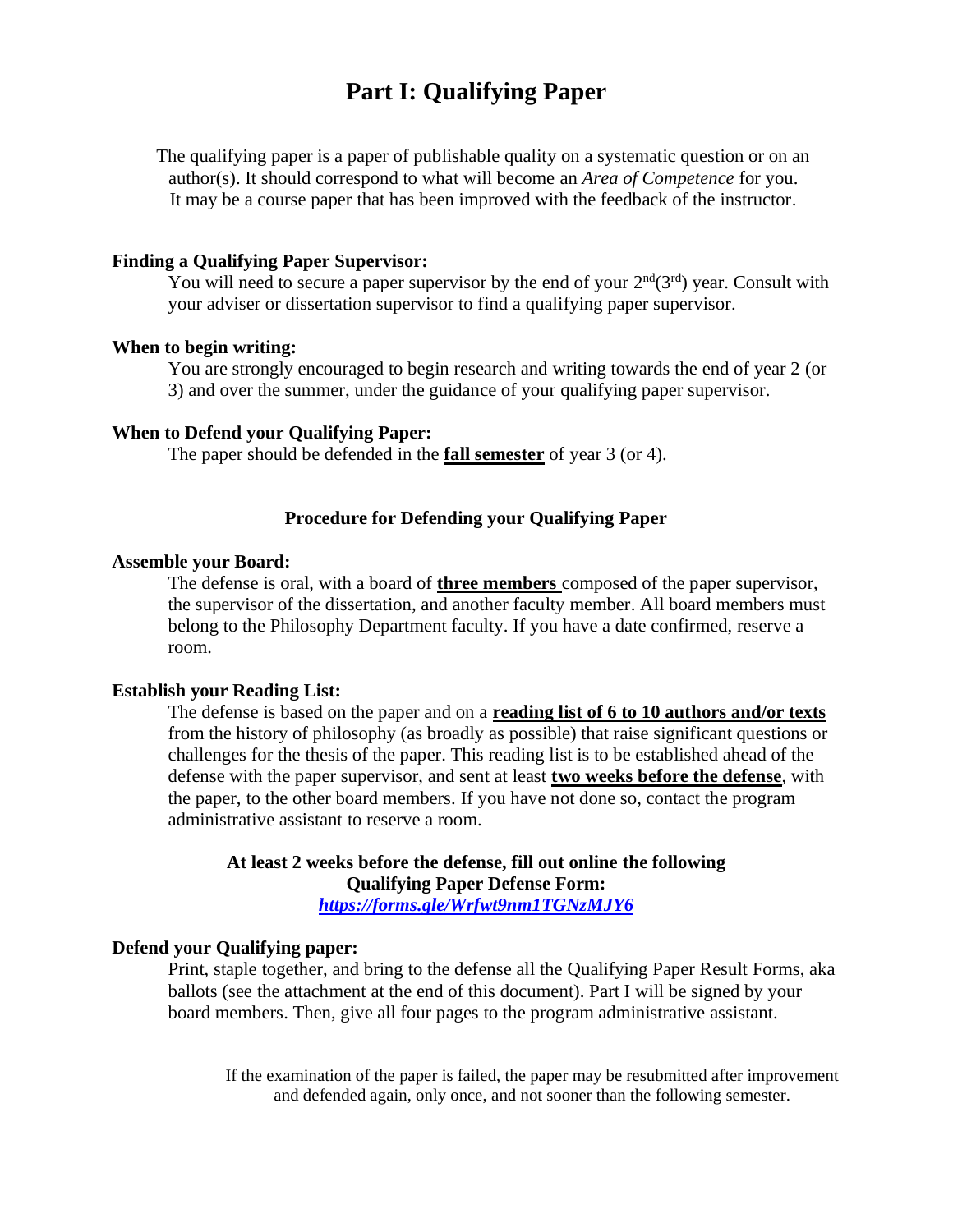## **Part II: Dissertation Proposal**

The formal approval of your dissertation proposal allows you to begin officially the writing of your dissertation during your university fellowship year.

#### **You should begin thinking about the proposal by the end of your 2nd year (3rd if you did not enter the program with an MA).**

You must pass the qualifying paper before you can advance to the examination of the dissertation proposal.

#### **Finding a dissertation supervisor:**

In consultation with your academic adviser, you are responsible for finding a **tenured/tenure-track faculty member of the department** who will work with you to write a dissertation proposal and direct your dissertation.

#### **When to begin writing:**

At the end of year 2 (3 if you do not have an MA) at the latest, start working with your supervisor on your dissertation proposal. For advice on what should go into a proposal see the "**Dissertation Proposal Guidelines**" in the attachments of the graduate studies handbook.

#### **Assemble your board:**

The oral examination board is composed of 3 tenured/tenure-track faculty members, including the dissertation supervisor. Except for the dissertation supervisor, they do not have to be the same persons as for the qualifying paper.

The second reader of the dissertation should normally be appointed at that time and be a member of the proposal examination board.

With approval of the Graduate Committee, one member may be a tenured/tenure-track faculty from another department within Boston College or outside.

#### **Procedure for Defending your Dissertation Proposal**

The dissertation proposal is to be orally examined in the **spring semester** of the 3rd (or 4<sup>th</sup>) year in the program, **no later than May 31**<sup>st</sup>.

Confer with your board at the beginning of the spring semester to select a date and time for your defense and book a room with the program administrative assistant.

#### **Fill out the Dissertation Proposal Defense Form** at least two weeks before the defense**:** *<https://forms.gle/fdVgyjbbiJmqBNRC8>*

Get from the administrative assistant the Doctoral Examination Result Forms (including part I already completed) and bring them to the defense (see attachment).

A failed examination may be retaken once and once only, and not sooner than the following semester.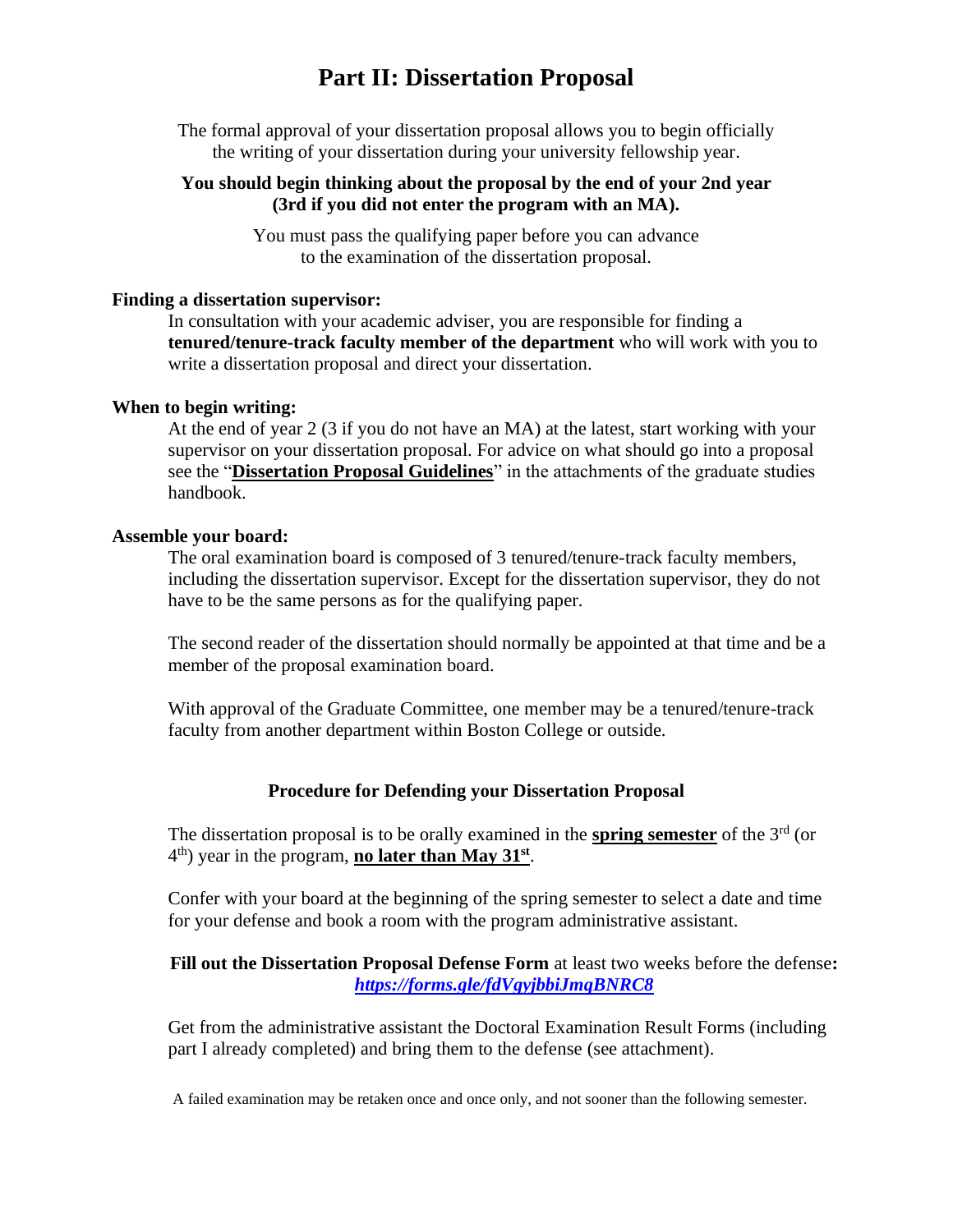## **Final Result**

### At the end of the examination of the dissertation proposal, the board will complete part II of the Examination Result Forms, the **Dissertation Proposal Result Form** *and* **the Doctoral Comprehensive Examination Report**

All of the forms must be signed and sent back to the Graduate Program Administrator.

A student attains the status of a doctoral candidate by passing the doctoral comprehensive exam. By Graduate School policy, doctoral candidates are required to register for Doctoral Continuation, Phil9999, each semester until completion of the dissertation.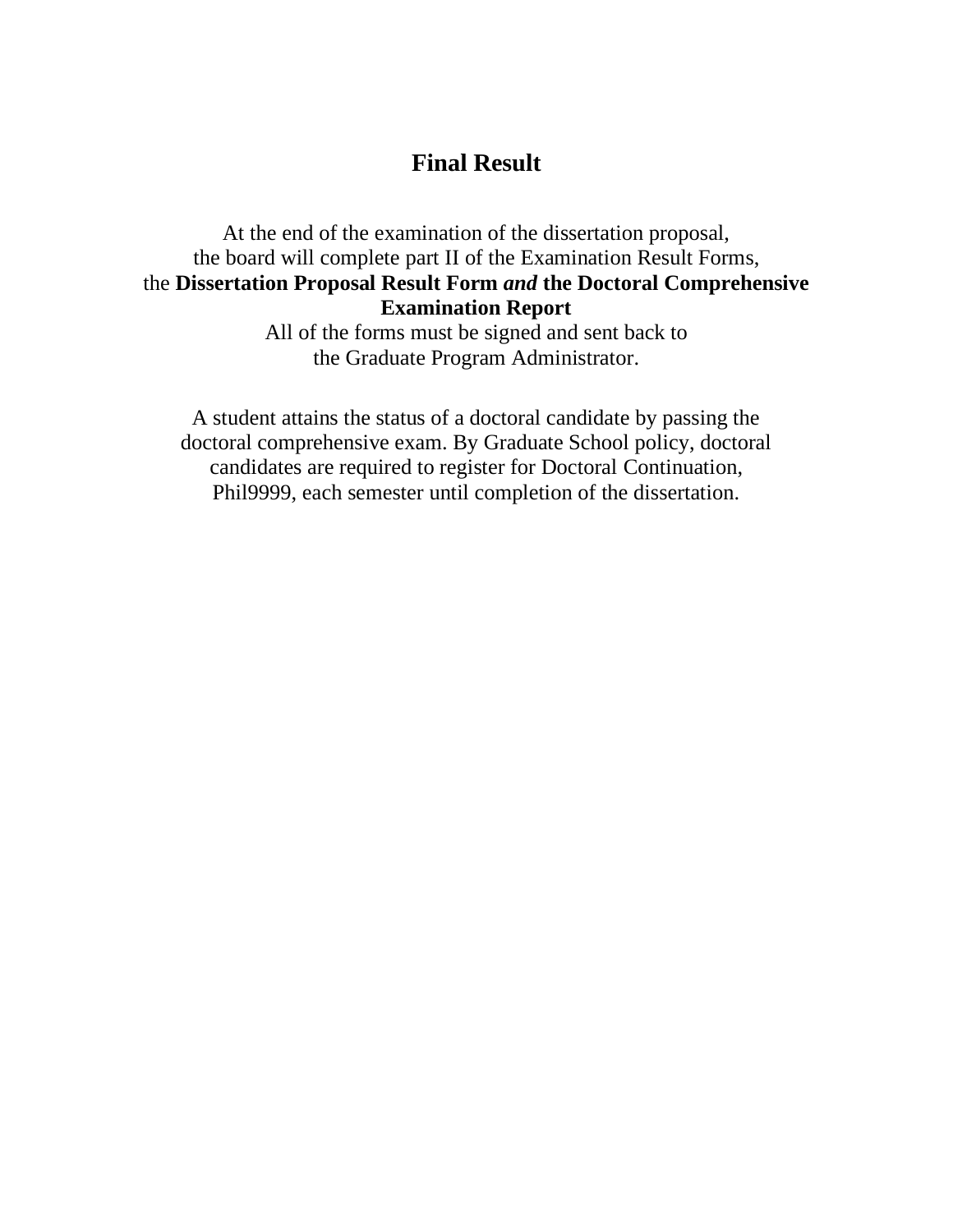## **Doctoral Comprehensive Examination Result Forms**

**Student's Name: \_\_\_\_\_\_\_\_\_\_\_\_\_\_\_\_\_\_\_\_\_\_\_\_\_\_\_\_\_\_\_\_\_\_\_\_\_\_\_\_\_\_\_\_\_\_\_\_**

### **Eagle ID Number:**

The present form is composed of **one ballot for each part** of the exam, **and a synthesis** for the Registrar Office ("Examination Report").

When the **qualifying paper** has been examined, **only the ballot for the first part should be completed**. You may have the form signed electronically if your defense takes place online. Electronically signed forms should be sent to Sarah Dustin Smith, sarah.smith.13@bc.edu.

A candidate cannot proceed to the defense of the dissertation proposal if the examination of the paper is failed. The board decides when the paper can be resubmitted and defended again (only once).

When the **dissertation proposal** has been defended, **the synthesis for the registrar should be completed together with the ballot for the second part**. The synthesis should be signed by the members of the second board, but not necessarily by the members of the first board (except the board chair person—the future dissertation supervisor—, who is present in both parts.) The signed form(s) must be sent to the Graduate Program Assistant, Sarah Dustin Smith, upon completion.

In each of the two parts, the decisions "Passed with distinction", "Passed" and "Failed" must result from a majority decision.

In the synthesis for the Registrar Office,

The decision "Passed with distinction" shall result from "Passed with distinction" in each of the two parts of the examination;

"Passed" shall result from "Passed" in one of the parts and "Passed with distinction" in the other, or from "Passed" in both;

"Failed" shall result from "Failed" in one of the parts.

If the board decides to attach any conditions or stipulations to its decision, they should be added in writing to this report.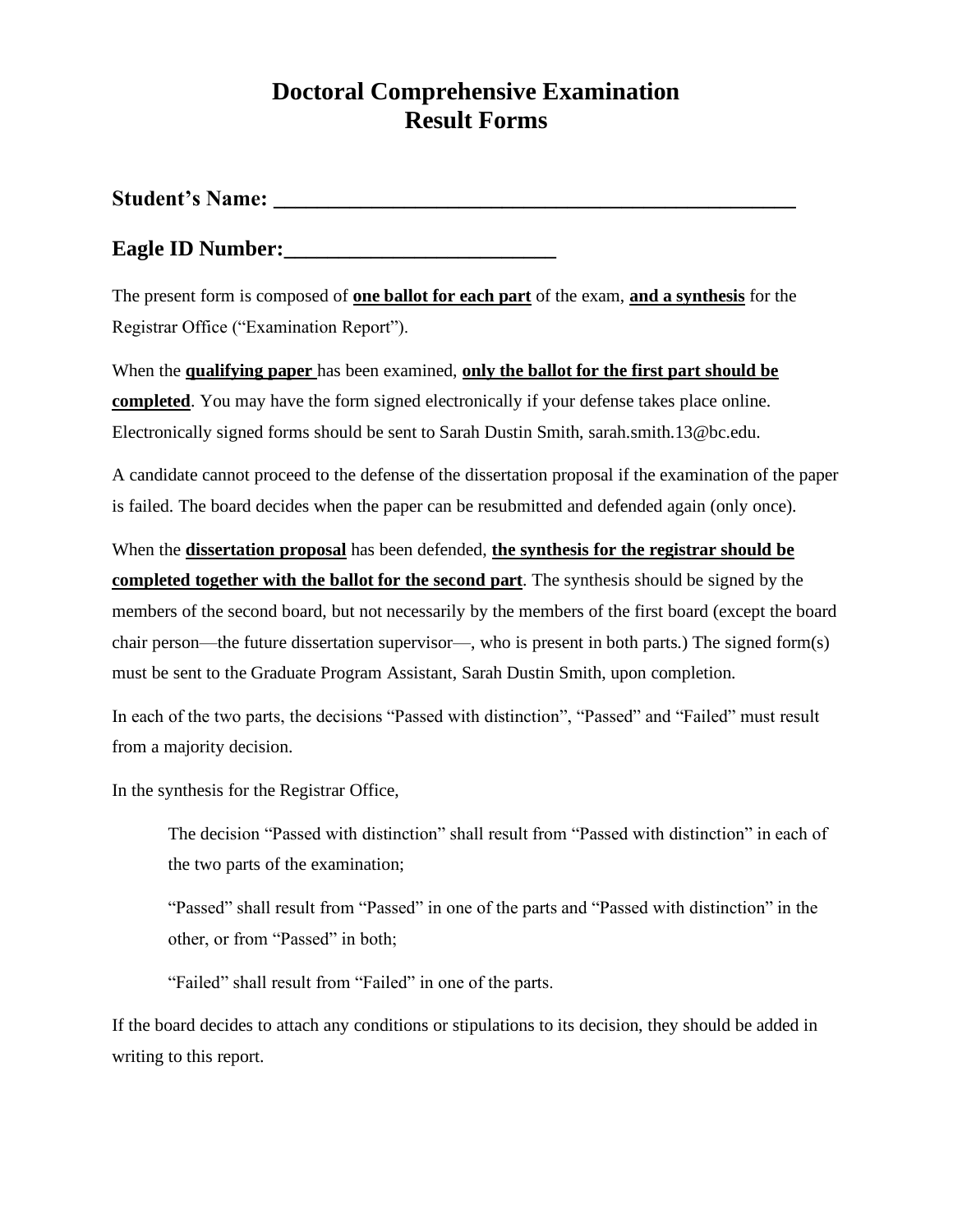# **Doctoral Comprehensive**

## **Part I — Qualifying Paper Result Form**

|                                | In the view of the examination committee, the student has: |  |  |
|--------------------------------|------------------------------------------------------------|--|--|
|                                | Passed the examination with distinction.                   |  |  |
| Passed the examination.        |                                                            |  |  |
| <b>Failed the examination.</b> |                                                            |  |  |
|                                | (Chair of the Examination Committee)                       |  |  |
|                                |                                                            |  |  |

\_\_\_\_\_\_\_\_\_\_\_\_\_\_\_\_\_\_\_\_\_\_\_\_\_\_\_\_\_\_\_\_\_\_\_\_\_\_\_\_\_\_\_\_\_\_\_\_\_\_\_\_\_\_\_\_\_\_\_\_\_\_\_\_\_\_\_\_\_

(Examination Committee Member)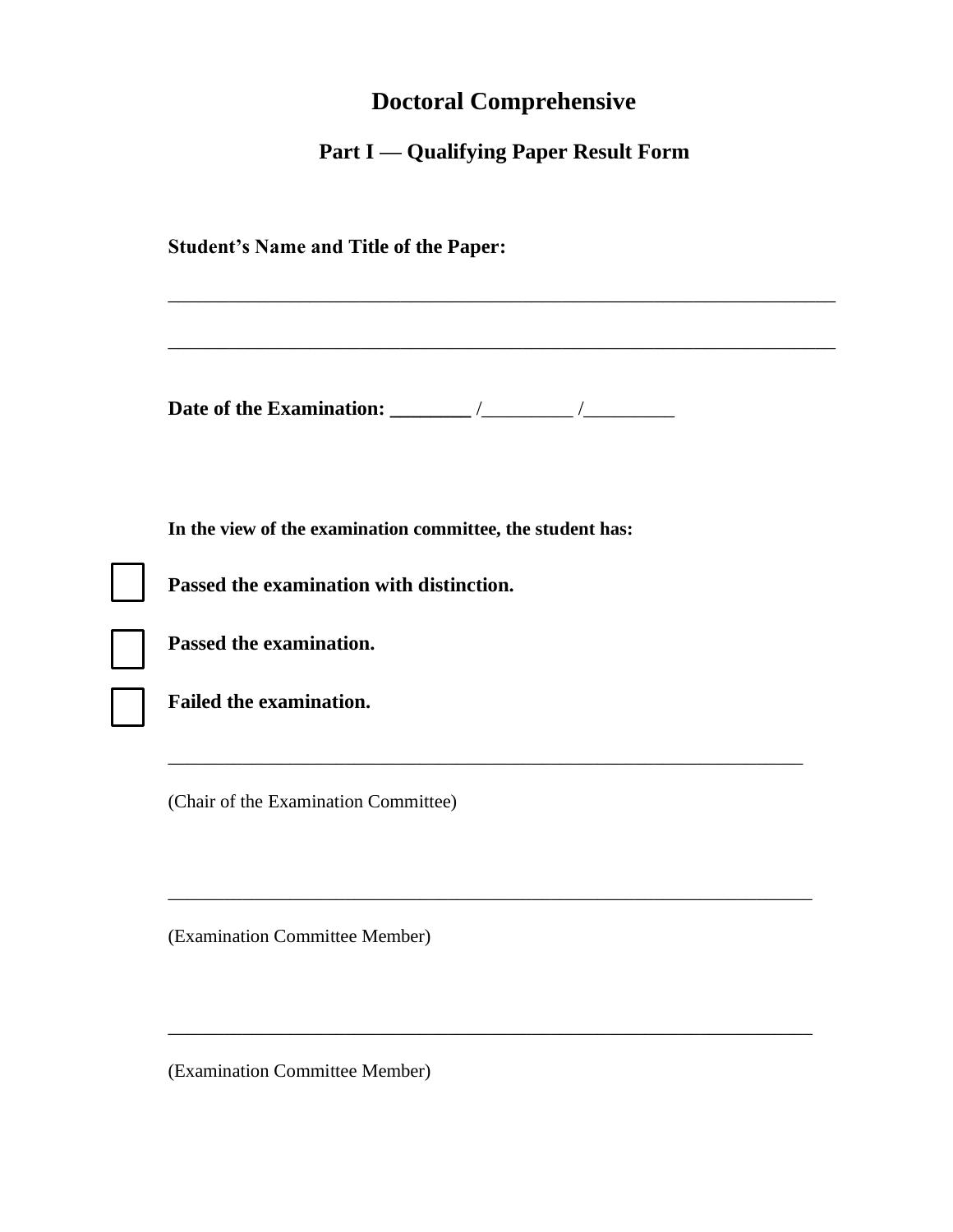# **Doctoral Comprehensive**

## **Part II — Dissertation Proposal Result Form**

| <b>Student's Name and Title of the Dissertation Proposal:</b>                                      |
|----------------------------------------------------------------------------------------------------|
|                                                                                                    |
| The examination committee judges that the student has:<br>Passed the examination with distinction. |
| Passed the examination.                                                                            |
| <b>Failed the examination.</b>                                                                     |
| (Chair of the Examination Committee)                                                               |

\_\_\_\_\_\_\_\_\_\_\_\_\_\_\_\_\_\_\_\_\_\_\_\_\_\_\_\_\_\_\_\_\_\_\_\_\_\_\_\_\_\_\_\_\_\_\_\_\_\_\_\_\_\_\_\_\_\_\_\_\_\_\_\_\_\_\_\_\_\_\_\_

\_\_\_\_\_\_\_\_\_\_\_\_\_\_\_\_\_\_\_\_\_\_\_\_\_\_\_\_\_\_\_\_\_\_\_\_\_\_\_\_\_\_\_\_\_\_\_\_\_\_\_\_\_\_\_\_\_\_\_\_\_\_\_\_\_\_\_\_\_\_\_\_

(Examination Committee Member)

(Examination Committee Member)